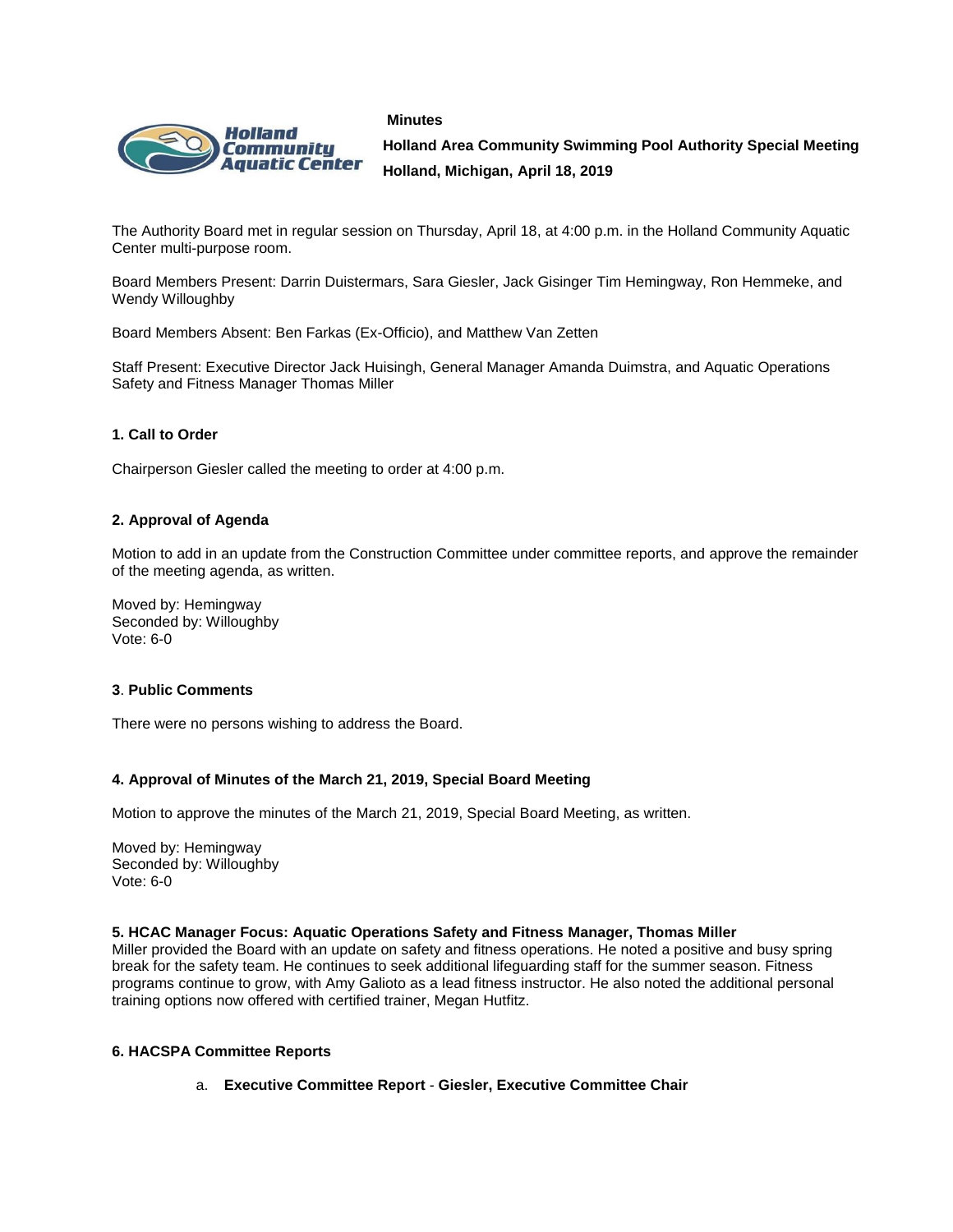The Executive Committee did not meet this month. Giesler invited Board member comments pertaining to the upcoming Renovation and Expansion Bond Proposal. The Executive Director and Board members have been receiving feedback from the community during several scheduled meetings and community discussions. The recent press release highlighting the Economic Impact Study was released to the Holland Sentinel, but no press coverage has been provided.

# **b. Finance Committee Report – Gisinger, Finance Committee Chair**

Gisinger requested brief written committee reports from each committee. Huisingh will present a budget amendment to the finance committee at the next meeting. He noted that the facility received a personal property tax reimbursement from the State of Michigan.

# **c. Construction Committee Report – Hemmeke, Ad Hoc Committee Chair**

Hemmeke provided the Board with a report of construction team efforts. The committee continues to meet weekly and discuss concept designs. Motion to change from a "design build" method to a "construction management" process in order to maintain a total construction budget within the proposed \$26.3 million, as stated within the bond proposal.

Moved by: Hemmeke Seconded by: Gisinger Vote: 6-0

# **7. HCAC Executive Director**

- a. HACSPA Next Gen Communications
	- i. T. Page / V. Boileau
		- 1. Campaign communication materials have been developed and distributed via multiple channels.
		- 2. A micro-site has been added to HCAC communications to provide bond information and meeting opportunities.
		- 3. There have been multiple opportunities for the community to meet with Huisingh and Board members for bond proposal discussions.
			- a. Recent Meeting/Discussion Opportunities:
				- i. Friday, March 15, Coffee Chat 9:30-10:30am
				- ii. Wednesday, March 20, Behind the Scenes Tour 6:00-7:00pm
				- iii. Monday, March 25, Coffee Chat 9:30–10:30am
				- iv. Thursday, March 28, Info-Fair 6:30-8:00pm
				- v. Thursday, April 4, Coffee Chat 9:30-10:30am
				- vi. Friday, April 12, Coffee Chat 9:30-10:30am
				- vii. Saturday, April 13, Moments & Memories 10:00-Noon
				- viii. Monday, April 15,Info-Fair 6:30-8:00pm
				- ix. Wednesday, April 17, Behind the Scenes Tour 10:00-11:00am
			- b. Future Meeting/Discussion Opportunities
				- i. Monday, April 22, Coffee Chat 9:30-10:30am
				- ii. Sunday, April 28, Moments & Memories 2:00-4:00pm
				- iii. Wednesday, May 1, Coffee Chat 9:30-10:30
		- 4. Huisingh has been providing constituent meetings to present bond proposal information to the community.
			- a. Recent Meetings
				- i. Laketown Township: March 13
				- ii. Holland Young Professionals: March 13
				- iii. HCAC Membership: April 3
				- iv. Holland Christian Schools: Mtg #2 with Superintendent and Athletic Director: April 8
				- v. Holland Public Schools: Mtg #2 with Superintendent: April 11
			- b. Future Meetings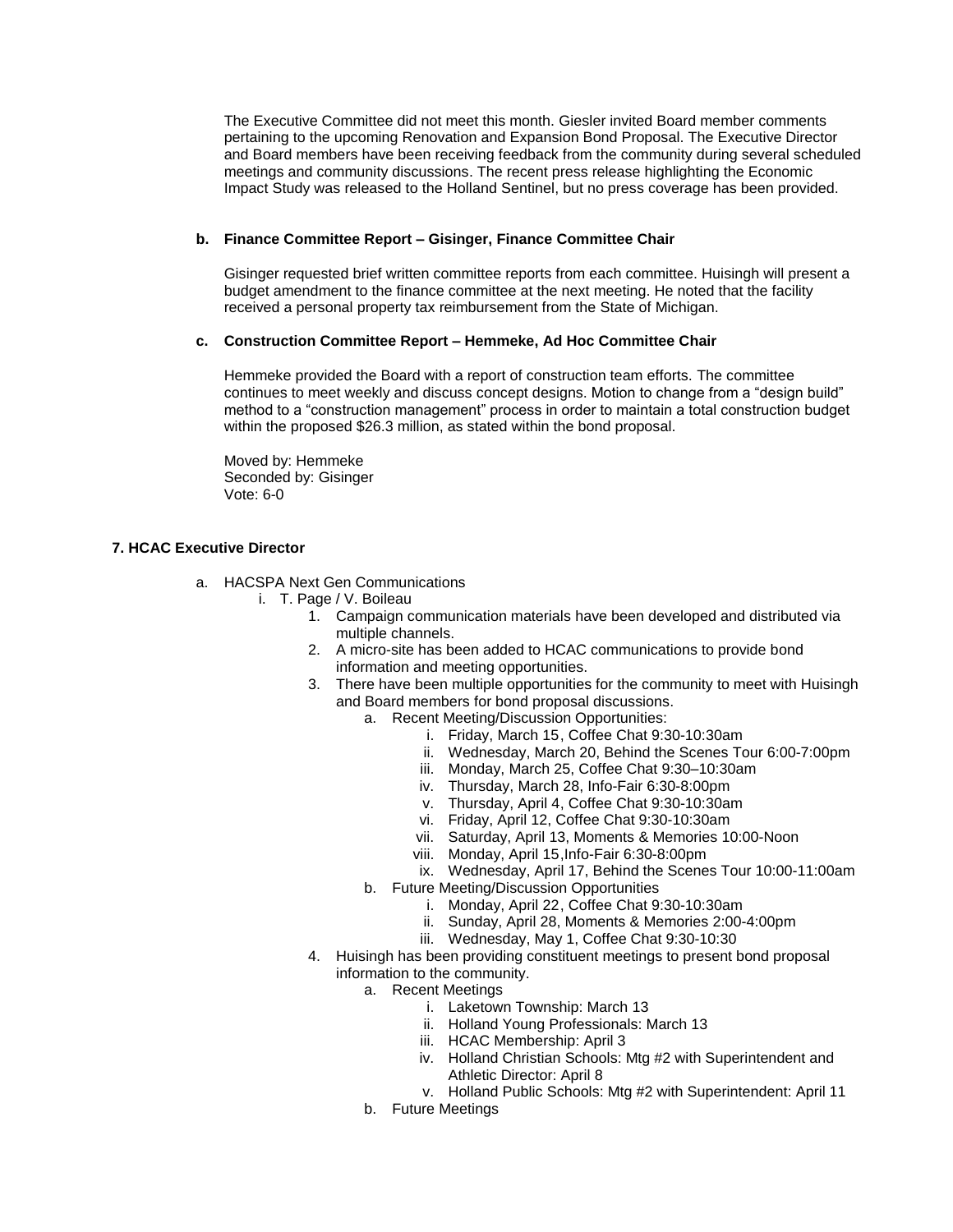- i. Tonight (4/18/19) Holland Charter Township
- ii. April 22 City of Holland; Manager & Planners
- 5. Huisingh has also provided interviews to the press as follows:
	- a. Grand Rapids Press & MLive: April 4
	- b. Holland Sentinel: April 8
	- c. The Pledge Radio: April 16
- 6. Public meetings with community groups have occurred as follows:
	- a. West Coast Chamber Advocacy: March 18
	- b. Lakeshore Non-Profit Alliance Directors: March 26
	- c. Evergreen Commons: March 29
	- d. Pure MI Sports Commission: April 9
	- e. Washington Square Neighborhood Groups: April 10
	- f. Hope Alumni Senior Professionals: April 12
	- g. Warm Friend: April 12
	- h. West Coast Chamber-Government Affairs Group: April 15
	- i. Holland Hospital: April 15
	- j. Resthaven: April 16
	- k. Lakeshore Advantage: April 24
- 7. Several community members have called and asked how to write a letter of support for the Renovation and Expansion Bond Proposal to the Holland Sentinel.
- 8. Overall, Board and Director are receiving a strong majority of support with a minority of dissenting calls, which are primarily focused on a desire to limit any taxes.
- b. HACSPA Next Gen Status
	- i. Process is on schedule. Huisingh thanked Construction Committee members for strong support and advice being received from;
		- 1. HACSPA Construction Committee R. Hemmeke
		- 2. Pro-bono support Owners Rep / Construction Manager: Greg Maybury
		- 3. Pro-bono support Lakewood Pre-Construction & Development Team
	- ii. Preparing for ability to move quickly if Bond vote passes to;
		- 1. Add Community, Staff, Expert comments to concept plan
			- 2. Achieve Bond sale
			- 3. Finalize Construction Bid documents for RFP's
- c. HCAC Foundation Status
	- i. In process and working together well
	- ii. President Randall Miller
	- iii. Vice President Susan DeJong
	- iv. Secretary/Treasurer Skip Schott
	- v. Searching to add additional members
	- vi. Focus on philanthropy of HCAC 501c
		- 1. Reimbursement for HACSPA Next Gen Expenses
			- 2. HCAC Operational Support
			- 3. Endowment; Children's Free Swimming Lessons

# **7. Other Business and Issues**

The Board, Executive Director, and members of the leadership team will travel to Elkhart, IN on May 16 to view construction of a Myrtha Pool and meet with Myrtha Pool USA representatives. The group also plans to visit the South Bend Salvation Army Kroc Center.

The next Authority Board meeting will be held on May 9 at 4 p.m.

Mary Slafkosky of Kennari Consulting provided the Board with a brief update of their consulting activities.